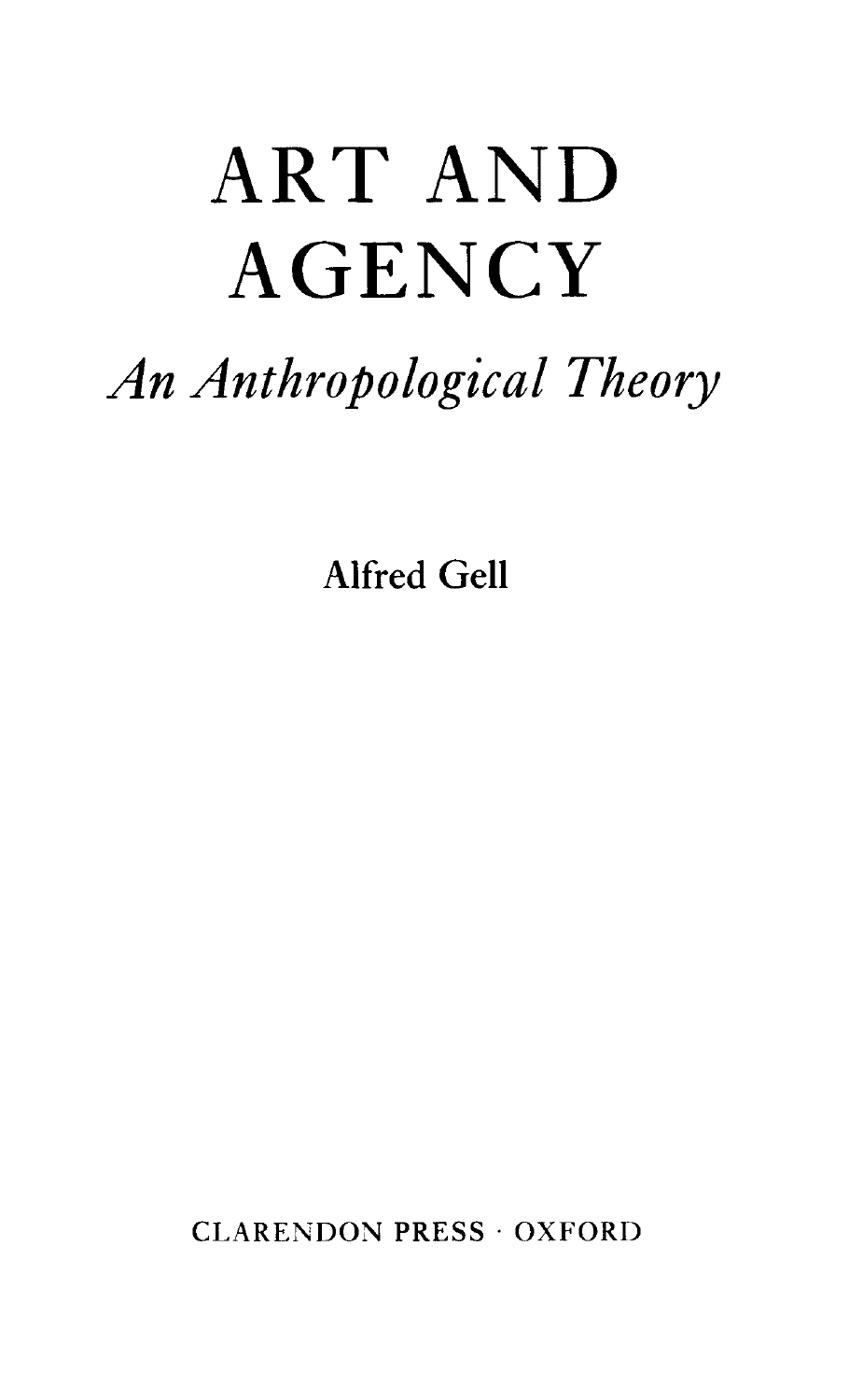## **CONTENTS**

| <b>List of Figures</b>                                             | XX             |
|--------------------------------------------------------------------|----------------|
| 1. The Problem Defined: The Need for an Anthropology               |                |
| of Art                                                             | 1              |
| 1.1. Can there be an Anthropological Theory of Visual Art?         | 1              |
| 1.2. The Art Object                                                | 5              |
| 1.3. Art Sociology                                                 | 7              |
| 1.4. The Silhouette of an Anthropological Theory                   | 10             |
| 2. The Theory of the Art Nexus                                     | 12             |
| 2.1. Constructing a Theory: Terms and Relations                    | 12             |
| 2.2. The Index                                                     | 13             |
| 2.3. Abduction                                                     | 14             |
| 2.4. The Social Agent                                              | 16             |
| 2.5. 'Things' as Social Agents                                     | 17             |
| 2.5.1. Paradox Elimination                                         | 10             |
| 2.5.2. Agents and Patients                                         | 21             |
| 2.6. The Artist                                                    | 23             |
| 2.7. The Recipient                                                 | 24             |
| 2.8. The Prototype                                                 | 25             |
| 2.9. Summary                                                       | 26             |
| 3. The Art Nexus and the Index                                     | 28             |
| 3.1. The Table of Agent/Patient Relations between Four Basic Terms | 28             |
| 3.2. Index-A $\longrightarrow$ Artist-P                            | 28             |
| 3.3. Index-A $\longrightarrow$ Recipient-P                         | 3 <sup>T</sup> |
| 3.4. Index-A $\longrightarrow$ Prototype-P                         | 32             |
| 3.5. Artist-A $\longrightarrow$ Index-P                            | 33             |
| 3.6. Recipient-A $\longrightarrow$ Index-P                         | 33             |
| 3.7. Prototype-A $\longrightarrow$ Index-P                         | 35             |
| 3.8. The Centrality of the Index                                   | 35             |
| 3.8.1. The Logic of 'Primary' and 'Secondary' Agents               |                |
| and Patients                                                       | 36             |
| 3.9. The 'Illegitimate' Expressions                                | 38             |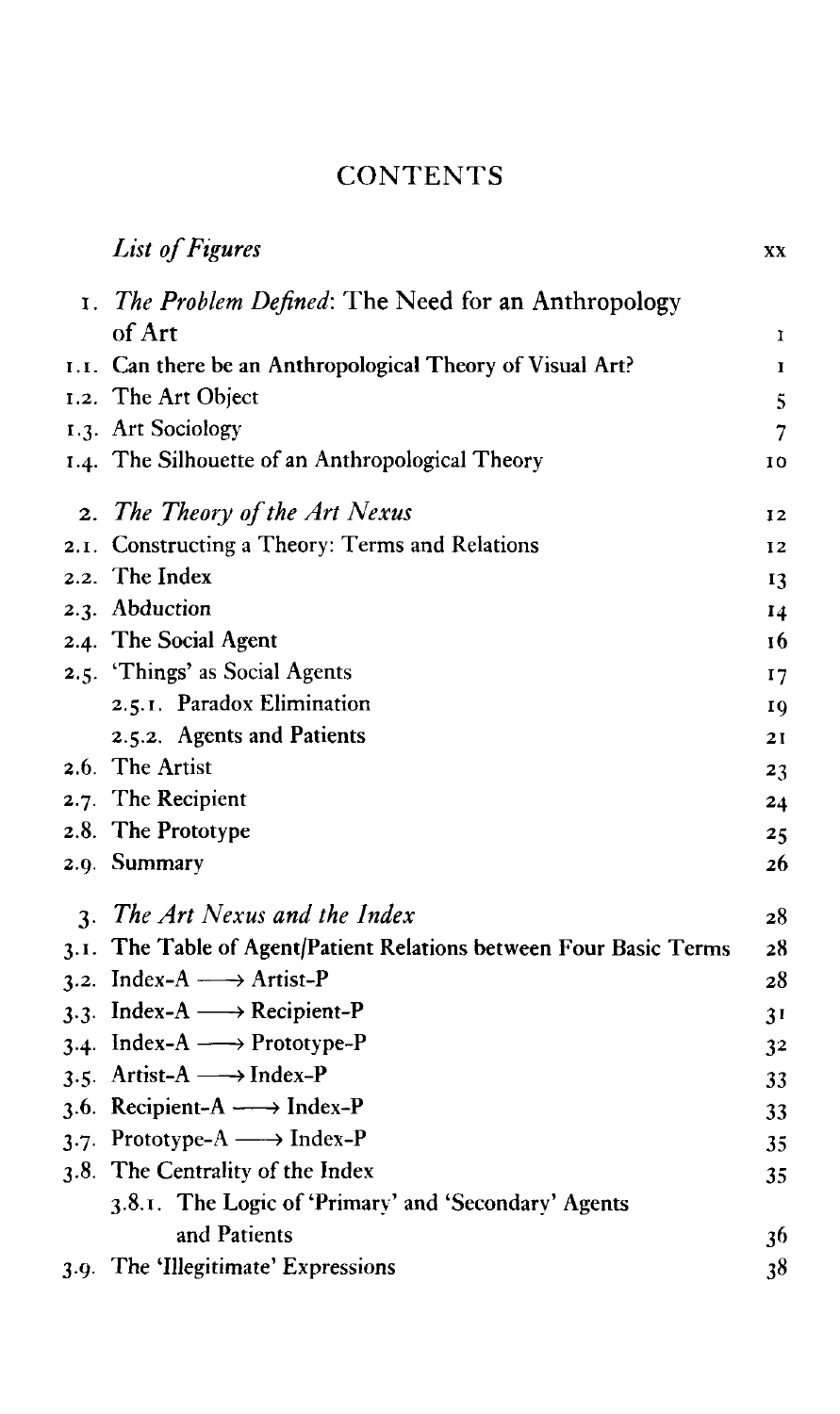xviii *Contents*

| 3.10. Index-A $\longrightarrow$ Index-P                              | 41  |
|----------------------------------------------------------------------|-----|
| 3.11. Artist-A $\longrightarrow$ Artist-P                            | 45  |
| 3.12. Recipient-A $\longrightarrow$ Recipient-P                      | 47  |
| 3.13. Prototype-A $\longrightarrow$ Prototype-P                      | 48  |
| 4. The Involution of the Index in the Art Nexus                      | 51  |
| 4.1. Hierarchical Embedding of Agent/Patient Relations               | 51  |
| 4.2. The Effect of Substitutions                                     | 52  |
| 4.3. Tree-Structures                                                 | 53  |
| 4.4. Some more Complex Tree-Structures: The Nail Fetish              | 59  |
| 5. The Origination of the Index                                      | 66  |
| 5.1. Agency                                                          | 66  |
| 5.2. Captivation                                                     | 68  |
|                                                                      | 73  |
| 6. The Critique of the Index<br>6.1. On Decorative Art               | 73  |
| 6.2. Attachment                                                      | 74  |
| 6.3. Decorative Pattern = Index-A $\longrightarrow$ Index-P          | 76  |
| 6.4. Symmetry and the Appearance of Animation                        | 77  |
| 6.5. Complex Patterns                                                | 79  |
| 6.6. Complex Patterns as 'Unfinished Business'                       | 80  |
| 6.7. Taste and Tackiness                                             | 81  |
| 6.8. The Apotropaic Pattern                                          | 83  |
| 6.9. Kolam                                                           | 84  |
| 6.10. Kolam, Tattoo, and the Cretan Maze                             | 86  |
| 6.11. Sand-Drawings of Malakula and the Land of the Dead             | 90  |
| 6.12. Drawing and Dancing                                            | 94  |
| 7. The Distributed Person                                            | 96  |
| 7.1. Mimesis and Sorcery                                             | 96  |
| 7.2. The Mimetic Faculty                                             | 99  |
| 7.3. Volt Sorcery                                                    | 102 |
| 7.4. The Epicurean Theory of 'Flying Simulacra' as Parts of the Body | 104 |
| 7.5. From Sorcery to the Cult of Images                              | 106 |
| 7.6. Decortication and the Exchange of Indexes: Tahitian To'o        | 100 |
| 7.7. Darshan: Witnessing as Agency                                   | 116 |
| 7.8. Animism and Anthropomorphism                                    | 121 |
| 7.8.1. Stocks and Stones                                             | 122 |
| 7.9. External and Internal Conceptions of Agency                     | 126 |